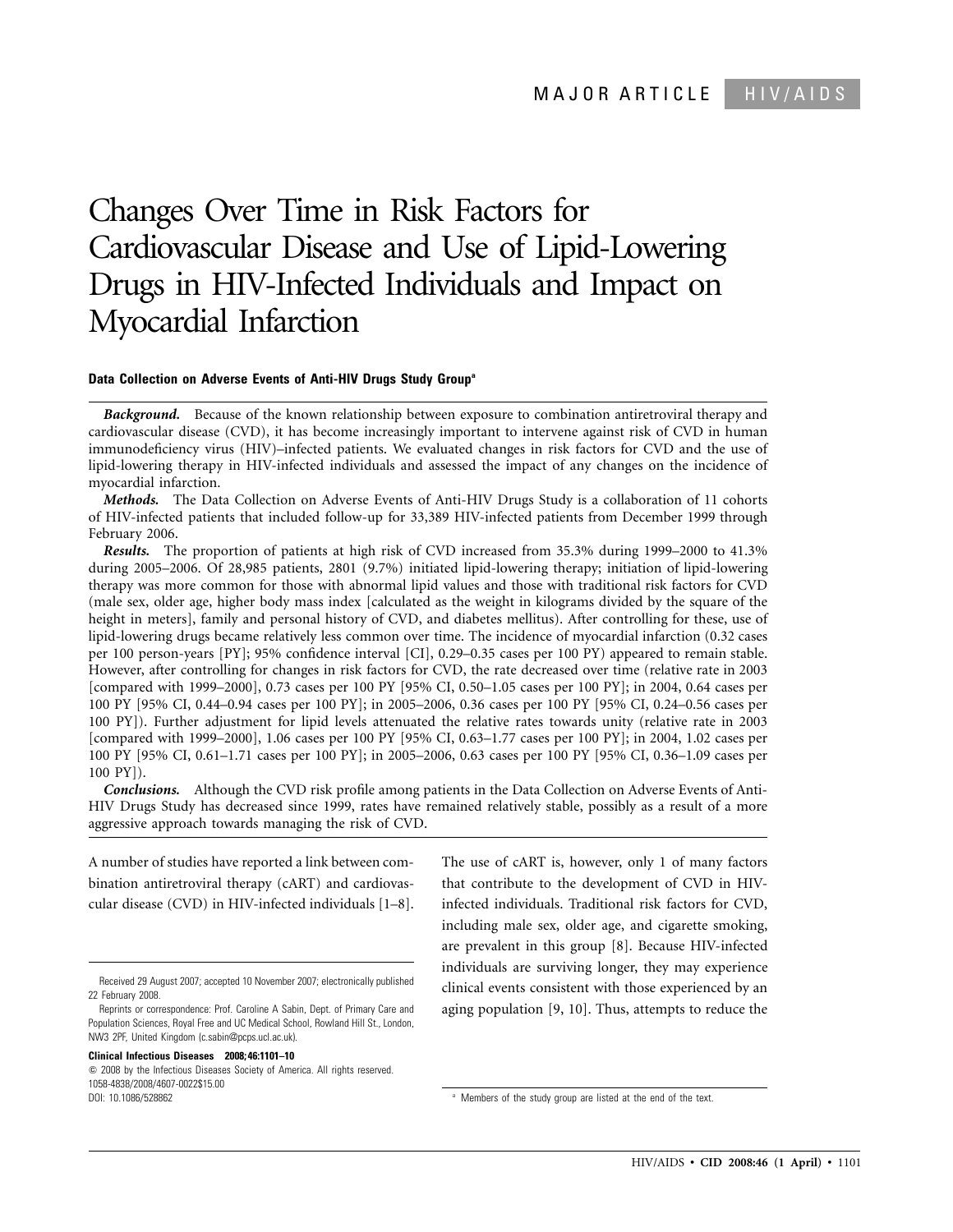risk of CVD have taken on greater importance in recent years.

The Data Collection on Adverse Events of Anti-HIV Drugs (DAD) study has the unique ability to monitor risk factors for CVD in a large and geographically diverse population of HIVinfected individuals over time. The aim of the present analysis was to describe changes in CVD risk factors and the use of lipid-lowering drugs from December 1999 through February 2006 in DAD participants and to assess the impact of any changes on the incidence of myocardial infarction (MI).

## **METHODS**

The DAD study is a large, observational study formed by the collaboration of 11 cohorts of HIV-infected patients. The primary aim of the study is to establish whether the use of cART is associated with an increased risk of CVD. The 11 cohorts currently contribute data on 33,389 HIV-infected patients monitored at 212 clinics in Europe, the United States, and Australia [8, 11]. Patients were all receiving active follow-up at the time of enrollment and were observed prospectively, with data obtained during regular outpatient visits. The standardized data set includes information on sociodemographic characteristics; clinical AIDS events and deaths; known risk factors for CVD; CD4 cell count; HIV RNA level; total cholesterol, high-density lipoprotein (HDL) cholesterol, and triglyceride levels; antiretroviral treatment history; and information on the use of lipidlowering therapy, platelet aggregation inhibitors, angiotensin converting enzyme inhibitors, and antihypertensive, antidiabetic, or anabolic steroid therapy. All data are transferred to the coordinating center as anonymous computerized files and are merged into a central dataset. Detailed information regarding study end points (CVD and death) is provided in real time; each end point is validated and coded centrally. The DAD study has appropriate ethical committee approval from each participating country.

## **Statistical Analyses**

*Changes in risk factors over time.* We considered 6 calendar intervals: 1999–2000, 2001, 2002, 2003, 2004, and 2005–2006. Patients undergoing follow-up in the DAD study in each interval were classified according to their risk factor status at the end of the interval, and patient characteristics were compared using  $\chi^2$  tests and analysis of variance, considering patients undergoing follow-up in each interval as independent groups. The definition of a "high-risk" individual, based on the National Cholesterol Education Program guidelines [12], included individuals with a previous episode of CVD (MI, stroke, or an invasive cardiovascular procedure), diabetes mellitus, or  $\geq 2$  of the following risk factors: older age  $(\geq 45)$  years for men and 55 years for women), current smoker, family history of CVD, the presence of hypertension (systolic blood pressure, >140 mm Hg; diastolic blood pressure, >90 mm Hg; or use of antihypertensive drugs and/or angiotensin converting enzyme inhibitors), or dyslipidaemia (total cholesterol level,  $\geq 6.2$  mmol/L; HDL cholesterol level, <0.9 mmol/L; total cholesterol:HDL cholesterol ratio,  $\geq 6.5$ ; or the use of lipid-lowering drugs). All lipid measurements were considered, regardless of fasting status.

*Use of lipid-lowering drugs.* Poisson regression (GEN-MOD procedure in SAS, version 9 [SAS Institute]) identified factors associated with the initiation of lipid-lowering drugs, with the period of follow-up considered to be from the time of entry in the DAD study to the date of initiation of lipidlowering drugs, the date of death, the patient's last clinic visit, or 1 February 2006 (whichever occurred first). Each individual's follow-up time was split into a series of 1-month periods, and their demographic characteristics, risk factors for CVD, and lipid levels were evaluated at the start of each period. The factors included in this analysis were calendar period, sex, age, HIV risk group (men who have sex with men, injection drug users, heterosexual persons, or other), ethnicity (white, black African, other known, or missing), body mass index (calculated as the weight in kilograms divided by the square of the height in meters), smoking status (current smoker, ex-smoker, never smoker, or unknown), family history of CVD, diagnosis of diabetes mellitus, a previous cardiovascular event, cumulative exposure to cART, and the patient's most recent CD4 cell count, HIV RNA level, total cholesterol level, HDL cholesterol level, and triglyceride level. Although high-risk status was considered as a factor in univariable analyses, it was not included in the multivariable analyses because of the strong collinearity with other CVD risk factors. A total of 1348 patients who were already receiving lipid-lowering drugs at enrollment and 3056 patients from 1 cohort that did not provide this information were excluded. Because fibrates and statins may have different effects on lipid parameters, the multivariable analyses were repeated without adjusting for the latest values of each lipid parameter. All analyses were adjusted for study cohort. Missing data on risk factors were generally incorporated through the inclusion of "unknown" categories for each variable. When lipid measurements were missing at entry in the DAD study, patient follow-up for analyses that included time-updated lipid levels was left-truncated until the time of the patient's first available lipid measurement.

*Changes in the incidence of MI.* We investigated trends over time in the incidence of MI and whether these could be explained by changes in the CVD risk profiles of patients. The analysis was similar to previous analyses performed in the DAD study [8] and used Poisson regression, as described above. Only the first MI during prospective follow-up was included in the analyses; thus, patient follow-up was censored once an MI had occurred. We considered the relationship between the incidence of MI and calendar period, as well as the relationship between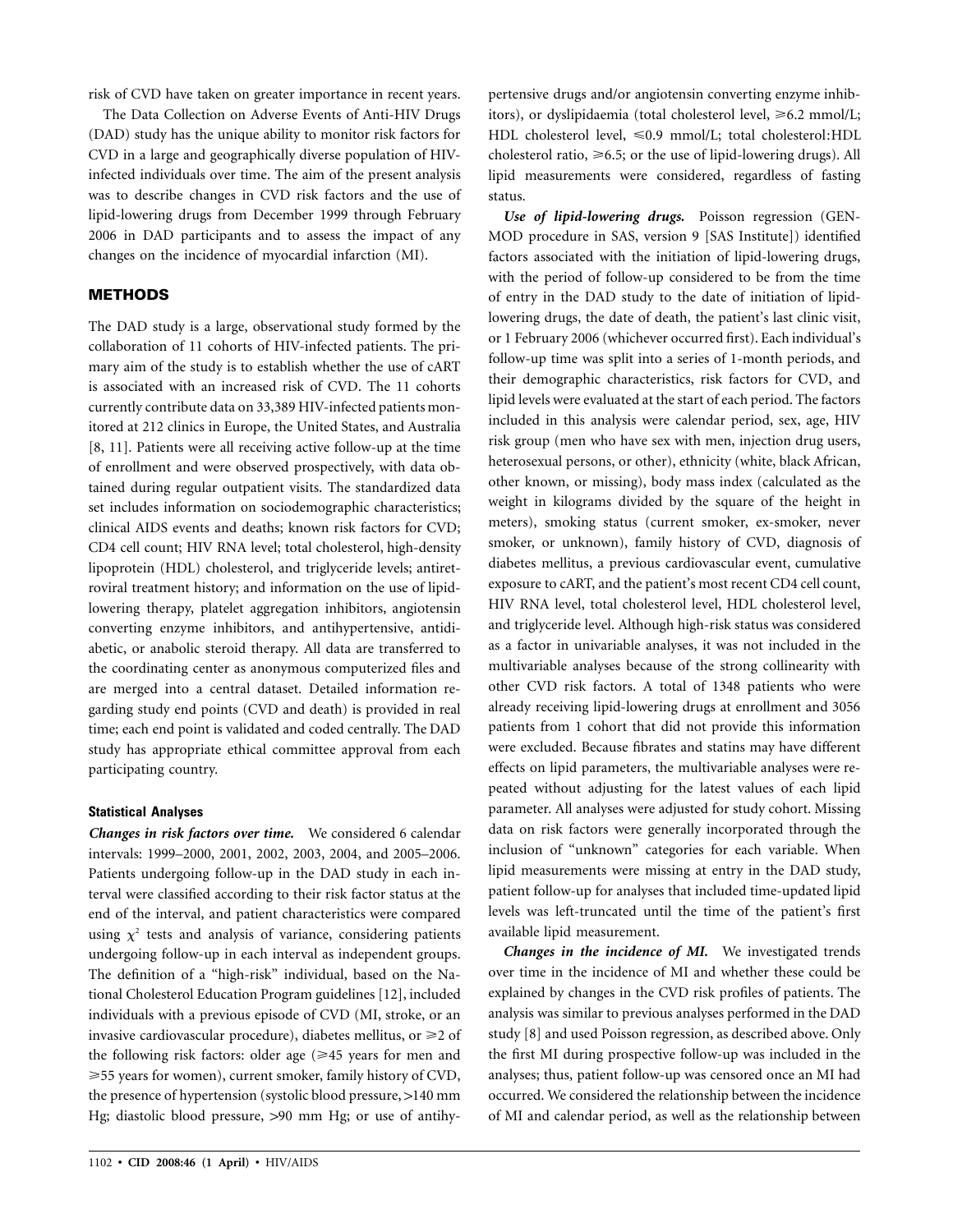**Table 1. Demographic characteristics of and risk factors for cardiovascular disease (CVD) in patients undergoing follow-up in the Data Collection on Adverse Events of Anti-HIV Drugs Study in the 6 calendar periods.**

| Variable                                             | Calendar period |               |               |               |               |               |  |  |
|------------------------------------------------------|-----------------|---------------|---------------|---------------|---------------|---------------|--|--|
|                                                      | 1999-2000       | 2001          | 2002          | 2003          | 2004          | 2005-2006     |  |  |
| No. of patients who underwent follow-up              | 21,483          | 23,705        | 26,613        | 28,400        | 28,495        | 25,613        |  |  |
| Male sex                                             | 16,203 (75.4)   | 17,922 (75.6) | 19,906 (74.8) | 21,092 (74.3) | 21,027 (73.8) | 18,857 (73.6) |  |  |
| Age, median years (IQR)                              | $39(35 - 45)$   | 40 (35-46)    | 40 (36-47)    | 41 (36-48)    | 42 (37-48)    | 43 (38-49)    |  |  |
| Risk group                                           |                 |               |               |               |               |               |  |  |
| Men who have sex with men                            | 9487 (44.2)     | 10.638 (44.9) | 11.841 (44.5) | 12.554 (44.2) | 12,472 (43.8) | 11,244 (43.9) |  |  |
| Injection drug user                                  | 4526 (21.1)     | 4673 (19.7)   | 4765 (17.9)   | 4779 (16.8)   | 4656 (16.3)   | 4135 (16.1)   |  |  |
| Heterosexual                                         | 5769 (26.9)     | 6277 (26.5)   | 7602 (28.6)   | 8450 (29.8)   | 8808 (30.9)   | 7903 (30.9)   |  |  |
| Other or unknown                                     | 1701 (7.9)      | 2117 (8.9)    | 2405 (9.0)    | 2617 (9.2)    | 2559 (9.0)    | 2331 (9.1)    |  |  |
| Ethnicity                                            |                 |               |               |               |               |               |  |  |
| White                                                | 10,615 (49.4)   | 11,260 (47.5) | 11,703 (44.0) | 12,130 (42.7) | 12,544 (44.0) | 11,170 (43.6) |  |  |
| <b>Black African</b>                                 | 2027 (9.4)      | 2451 (10.3)   | 2632 (9.9)    | 2761 (9.7)    | 2794 (9.8)    | 2494 (9.7)    |  |  |
| Other                                                | 610 (2.8)       | 751 (3.2)     | 766 (2.9)     | 790 (2.8)     | 847 (3.0)     | 770 (3.0)     |  |  |
| Not known                                            | 8231 (38.3)     | 9243 (39.0)   | 11,512 (43.3) | 12,719 (44.8) | 12,310 (43.2) | 11,179 (43.7) |  |  |
| Risk factor for CVD                                  |                 |               |               |               |               |               |  |  |
| Older age <sup>a</sup>                               | 5375 (25.0)     | 6515 (27.5)   | 7672 (28.8)   | 8817 (31.1)   | 9520 (33.4)   | 9529 (37.2)   |  |  |
| Current smoker <sup>b</sup>                          | 8508 (47.5)     | 9307 (47.7)   | 9419 (44.5)   | 8772 (39.5)   | 8800 (38.7)   | 7868 (38.4)   |  |  |
| Previous CVD                                         | 418 (2.0)       | 543 (2.3)     | 648 (2.4)     | 749 (2.6)     | 825 (2.9)     | 814 (3.2)     |  |  |
| Diabetes mellitus                                    | 807 (3.8)       | 1005(4.2)     | 1180 (4.4)    | 1376 (4.9)    | 1406 (4.9)    | 1321 (5.2)    |  |  |
| Family history of CVD                                | 1525(7.1)       | 1732 (7.3)    | 1983 (7.5)    | 2082 (7.3)    | 2225 (7.8)    | 2142 (8.4)    |  |  |
| Hypertension                                         | 2237 (10.4)     | 2881 (12.2)   | 3479 (13.1)   | 4091 (14.4)   | 4853 (17.0)   | 4792 (18.7)   |  |  |
| Received lipid-lowering therapy <sup>c</sup>         | 1235 (6.3)      | 1885 (8.9)    | 2399 (10.0)   | 2918 (11.3)   | 3395 (13.0)   | 3527 (15.1)   |  |  |
| Dyslipidaemia                                        | 7363 (34.3)     | 8678 (36.6)   | 9344 (35.1)   | 10,006 (35.2) | 10,353 (36.3) | 9098 (35.5)   |  |  |
| Underwent an invasive procedure for CVD <sup>d</sup> |                 |               |               |               |               |               |  |  |
| Prior to myocardial infarction or stroke             | 79 (0.4)        | 96(0.4)       | 116(0.4)      | 139(0.5)      | 158 (0.6)     | 157 (0.6)     |  |  |
| After myocardial infarction or stroke                | 85(0.4)         | 128(0.5)      | 163(0.6)      | 208(0.7)      | 249(0.9)      | 256 (1.0)     |  |  |
| High-risk individual <sup>e</sup>                    | 7576 (35.3)     | 9045 (38.2)   | 9896 (37.2)   | 10,483 (36.9) | 11,206 (39.3) | 10,569 (41.3) |  |  |

**NOTE.** Data are no. (%) of patients, unless otherwise indicated. All comparisons were statistically significant ( $P$  < .001).

a Men aged ≥45 years and women aged ≥55 years were considered to be of older age.<br><sup>b</sup> Based on those individuals for whom this information was available (17,931 in 1999–2000, 19,529 in 2001, 21,180 in 2002, 22,224 in 200

2004, and 20,479 in 2005–2006).<br><sup>°</sup> Based on information from 10 of the 11 cohorts.<br><sup>d</sup> Invasive procedures (coronary artery bypass, carotic endarterectomy, or angioplasty/stenting) were considered to be prior to myocardia stroke if they occurred in individuals who did not experience a myocardial infarction or stroke or in those who experienced one of these events, if the procedure occurred at least 1 month prior to the event.<br><sup>e</sup> High-risk individuals were those who had previous CVD, had received a diagnosis of diabetes mellitus, or had ≥2 risk factors for CVD (see Methods).

the incidence of MI and cumulative exposure to protease inhibitor and nonnucleoside reverse-transcriptase inhibitor therapy. These analyses were adjusted for (1) each individual's risk factor status at entry into the DAD study (a fixed covariate analysis), (2) changes in known risk factors (except lipid levels) over the course of the study (age, body mass index, family history of CVD, smoking status, and previous CVD; a timeupdated analysis), and (3) these changes in addition to further adjustment for the latest lipid measurements as time-dependent covariates. The rationale for separating out the adjustment for lipid levels from other CVD risk factors is that lipid levels are known to be influenced by antiretroviral therapy and lipidlowering drugs. The use of lipid-lowering drugs was not specifically included as a covariate, because it was anticipated that any effect of these drugs would act primarily through changes in an individual's lipid values. All analyses were also adjusted for cohort, risk group, and ethnicity.

#### **RESULTS**

*Changes in risk factors over time.* Risk factor profiles generally worsened over time, with increases in the proportions of patients who were older, had a history of CVD, had received a diagnosis of diabetes mellitus, had a family history of CVD, had hypertension, or had undergone an invasive cardiovascular procedure following an MI or stroke (table 1). At the same time, there was an increase in the proportions of patients receiving lipid-lowering therapy and undergoing invasive cardiovascular procedures prior to an MI or stroke. There was a reduction in the prevalence of smoking from 2003 onwards. Changes in risk factors were generally more pronounced in men than in women, with the proportions of men and women at high risk of CVD increasing from 40.1% during 1999–2000 to 47.8% during 2005–2006 and from 20.4% to 22.9% during the same periods, respectively. In contrast, the proportion of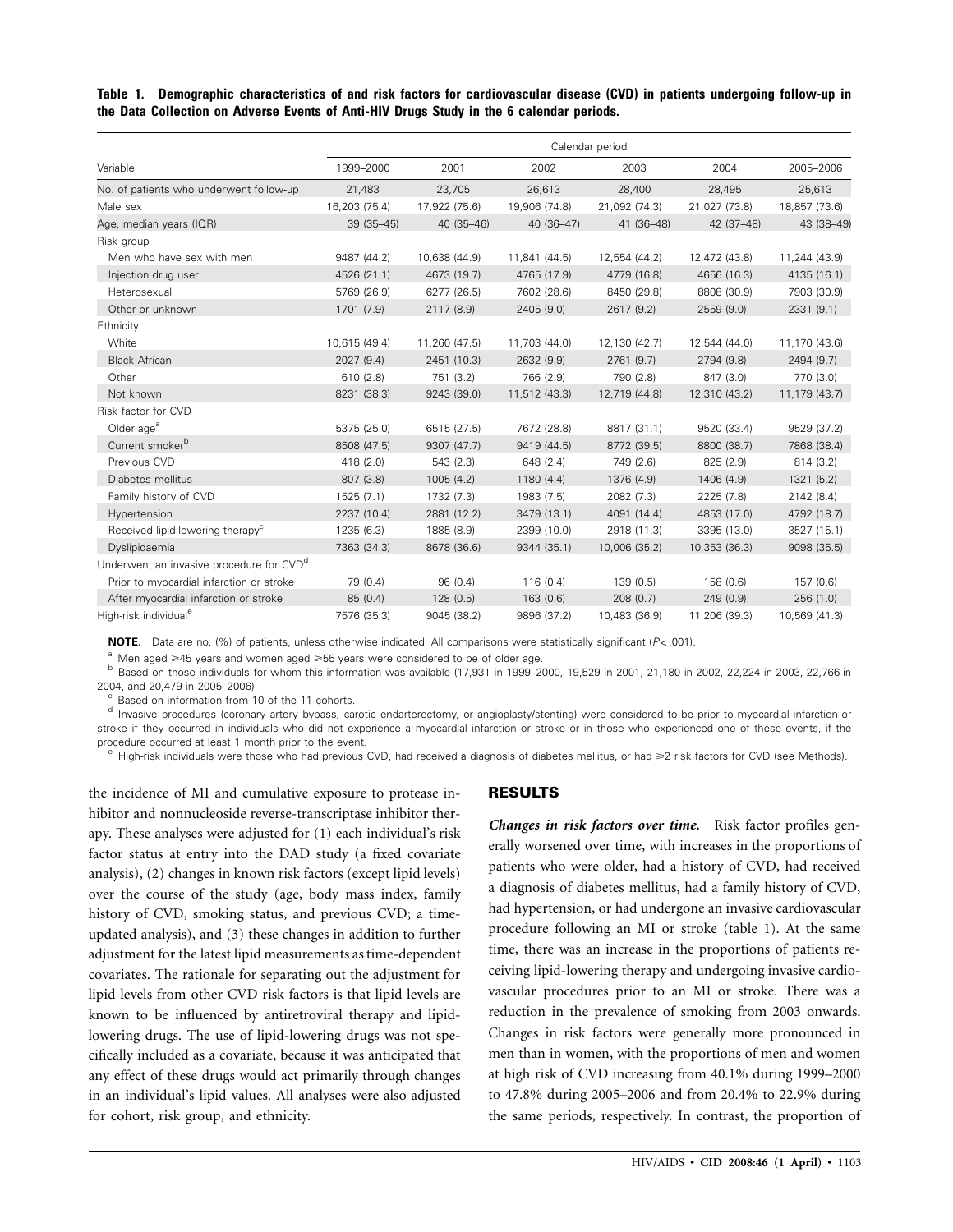patients at high risk of CVD remained relatively stable among those who were both younger (from 22.4% to 22.7%) and older (from 73.8% to 72.6%).

*Use of lipid-lowering drugs.* A total of 28,985 patients from 10 of the 11 cohorts were not receiving lipid-lowering drugs at study entry; 2801 (9.7%) of these patients started receiving lipid-lowering drugs during the follow-up period. At the time of initiation of lipid-lowering therapy, 2418 patients (86.3%) had at least 1 abnormal lipid measurement (1656 [59.1%] had a total cholesterol level  $\geq 6.2$  mmol/L, 689 [24.6%] had an HDL cholesterol level  $\leq 0.9$  mmol/L, and 1907 [68.1%] had a triglyceride level  $\geq 2.3$  mmol/L), and 237 (8.5%) had experienced a prior cardiovascular event.

As expected, the rate of initiation of lipid-lowering drugs was substantially higher among those with higher total cholesterol levels (ranging from 0.59 episodes per 100 person-years [PY] among those with a total cholesterol level <3.9 mmol/L to 10.91 episodes per 100 PY among those with a total cholesterol level  $\geq 6.4$  mmol/L), among those with higher triglyceride levels (ranging from 0.49 episodes per 100 PY among those with a triglyceride level  $<$ 0.9 mmol/L to 10.10 episodes per 100 PY among those with a triglyceride level  $\geq 3.6$  mmol/ L), and among those with lower HDL cholesterol levels (ranging from 1.86 episodes per 100 PY among those with an HDL cholesterol level  $\ge 1.52$  mmol/L to 3.63 episodes per 100 PY among those with an HDL cholesterol level  $< 0.8$  mmol/L). High-risk individuals had a significantly higher rate of initiation of lipid-lowering drugs (4.94 episodes per 100 PY), compared with low-risk individuals (1.17 episodes per 100 PY;  $P =$ .001). Other factors associated with a more rapid initiation of lipid-lowering therapy in univariable analyses were male sex, older age, higher body mass index, men who have sex with men (risk for HIV infection), white race, family or personal history of CVD, diagnosis of diabetes mellitus, increased exposure to cART, and earlier calendar year, whereas the rate of initiation of lipid-lowering therapy was lower among smokers (either current or ex-smokers).

In multivariable analyses that included the latest measurement of lipid parameters (table 2), the rate of starting lipidlowering therapy was higher among men, those with a higher body mass index, those with a family history of CVD, those with diabetes mellitus, those who experienced a previous cardiovascular event, and older individuals. Compared with men who have sex with men, injection drug users were less likely to start lipid-lowering therapy. The rate of starting lipid-lowering therapy increased by 52% per 1 mmol/L higher total cholesterol level and by 10% per 1 mmol/L higher triglyceride level and was reduced by 33% per 1 mmol/L higher HDL cholesterol level. The rate of starting lipid-lowering therapy increased by 8% per year of exposure to cART. After controlling for these factors, there was a reduced rate of starting lipidlowering therapy from 2002 onwards. Although statistically significant in univariable analyses, smoking status did not remain associated with the use of lipid-lowering therapy and was not included in the final multivariable model. There was no evidence that the relationship between the lipid levels and initiation of lipid-lowering therapy changed over time. As shown in table 2, analyses that did not incorporate the lipid levels provided similar results, although the effect of each risk factor was generally stronger in these analyses.

*Changes in the incidence of MI over time.* By 1 February 2006, a total of 445 episodes of MI had been reported over 137,310 PY of follow-up (median follow-up time, 4.5 years; event rate, 0.32 episodes per 100 PY; 95% CI, 0.29–0.35). The event rates in the 6 calendar periods (1999–2000, 2001, 2002, 2003, 2004, and 2005–2006) were 0.32 episodes per 100 PY (95% CI, 0.23–0.41), 0.43 episodes per 100 PY (95% CI, 0.34– 0.51), 0.31 episodes per 100 PY (95% CI, 0.24–0.38), 0.34 episodes per 100 PY (95% CI, 0.27–0.41), 0.33 episodes per 100 PY (95% CI, 0.26–0.40), and 0.22 episodes per 100 PY (95% CI, 0.16–0.28), respectively. After adjusting for the baseline demographic and CVD risk factor status of patients at enrollment in the DAD study, there was a small but generally non–statistically significant (except for in 2005–2006) decrease in the MI rate over time (table 3). Adjustment for changes in known risk factors for MI (excluding lipid values) over the study period resulted in a clearer decrease in the rate of MI over time (table 3). This suggests that, were it not for the detrimental changes in the risk factor profile (largely driven by age) of participating patients over time (which would be expected to cause an increase in the risk of MI in this group), a decrease in incidence would have been seen. Importantly, when the analyses were adjusted for changes in each patient's updated lipid levels, as well as their other CVD risk factors, the reduction in the rate of MI from 2003 onwards became non–statistically significant, with relative rates that were close to unity (table 3). These findings suggest that any changes in MI incidence in this cohort over time can largely be attributed to changes in the lipid levels in patients in the cohort.

# **CONCLUSIONS**

Since 1999, there has been a general worsening of the CVD risk factor profile among HIV-infected individuals in the DAD study. Individuals have aged, and possibly as a result, some have developed diabetes mellitus, hypertension, and/or dyslipidaemia or have undergone invasive procedures for CVD. There has been an encouraging decrease in the proportion of smokers since 2002, and individuals (particularly those at high risk of CVD) are more likely to be receiving lipid-lowering drugs. This targeted use of interventions among those at high risk of CVD has undoubtedly had a positive impact on the overall incidence of MI, largely as a result of improved lipid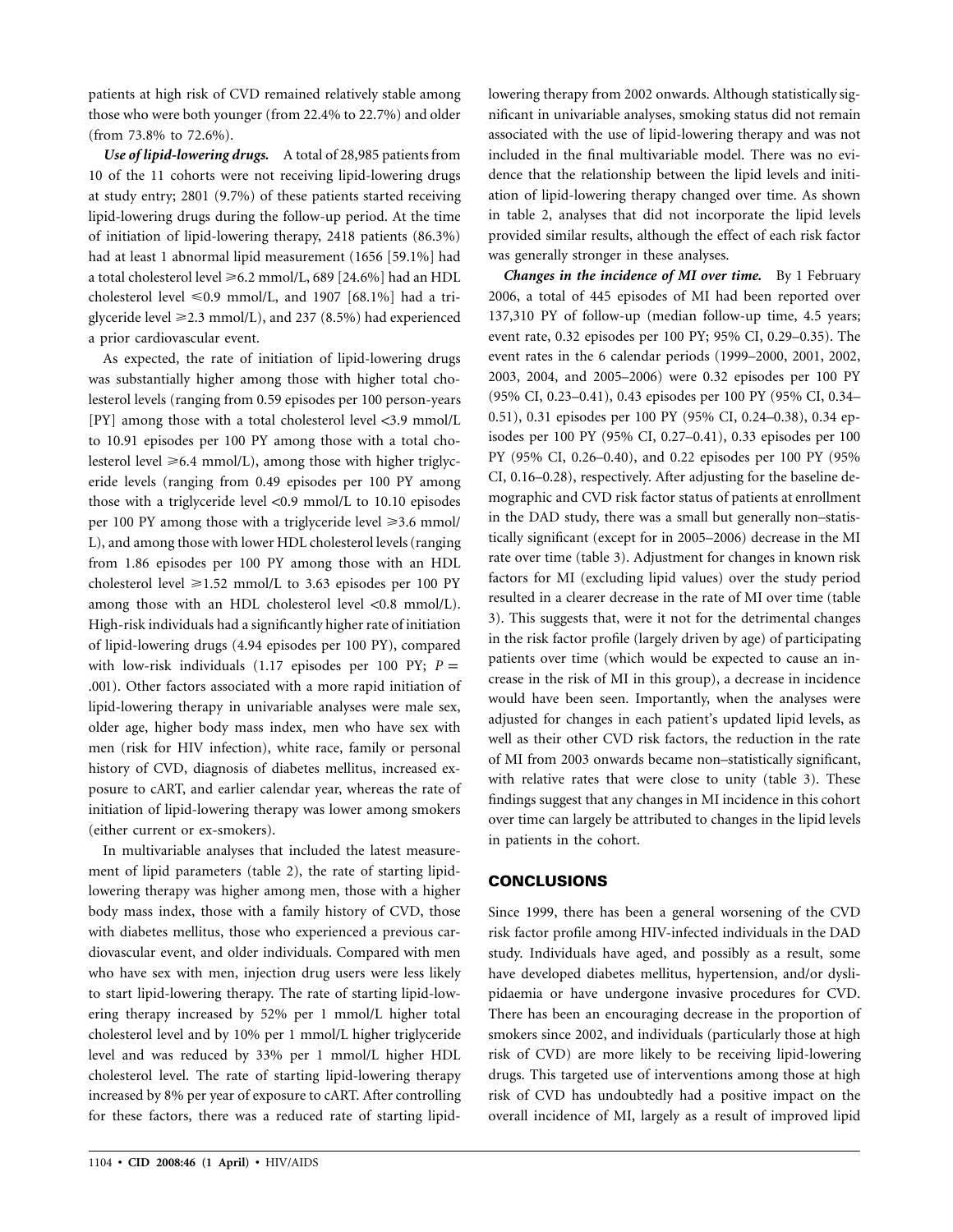|                                                 | Model including<br>lipid parameters | Model excluding<br>lipid parameters |                        |              |
|-------------------------------------------------|-------------------------------------|-------------------------------------|------------------------|--------------|
| Variable                                        | Relative rate (95% CI)              | $\mathcal{P}$                       | Relative rate (95% CI) | $\mathsf{P}$ |
| Male sex                                        | $1.19(1.04 - 1.37)$                 | .01                                 | $1.43(1.27 - 1.61)$    | < .001       |
| Age (per 5 years older)                         | $1.14(1.12 - 1.17)$                 | < .001                              | $1.18(1.15 - 1.20)$    | < .001       |
| <b>BMI</b>                                      |                                     |                                     |                        |              |
| < 18.0                                          | $0.72$ $(0.53 - 0.97)$              | .01                                 | $0.70(0.53 - 0.92)$    | < .001       |
| $\geq 18.0 - 26.0$                              |                                     |                                     |                        |              |
| $\ge 26.1 - 30.0$                               | $1.04(0.92 - 1.18)$                 |                                     | $1.29(1.16 - 1.44)$    |              |
| ≥30.1                                           | $1.28(1.05 - 1.57)$                 |                                     | $1.38(1.14 - 1.66)$    |              |
| Not known                                       | $0.93(0.83 - 1.05)$                 |                                     | $1.00(0.90 - 1.10)$    |              |
| Risk group                                      |                                     |                                     |                        |              |
| Men who have sex with men                       | 1                                   | < .001                              | 1                      | < 001        |
| Injection drug user                             | $0.64(0.55 - 0.75)$                 |                                     | $0.46(0.40 - 0.53)$    |              |
| Heterosexual                                    | $0.94(0.85 - 1.06)$                 |                                     | $0.94(0.85 - 1.04)$    |              |
| Other/unknown                                   | $1.02(0.86 - 1.20)$                 |                                     | $0.91(0.79 - 1.06)$    |              |
| Family history of CVD                           | $1.20(1.05 - 1.38)$                 | .01                                 | $1.34(1.18 - 1.51)$    | < .001       |
| Diagnosis of diabetes mellitus                  | $1.47(1.28 - 1.70)$                 | < .001                              | $1.81(1.59 - 2.07)$    | < .001       |
| Previous cardiovascular event                   | $3.47(2.96 - 4.07)$                 | < .001                              | $3.64(3.15 - 4.21)$    | < .001       |
| Cumulative exposure to cART (per year)          | $1.08(1.06 - 1.10)$                 | < .001                              | $1.16(1.14 - 1.18)$    | < .001       |
| Calendar period                                 |                                     |                                     |                        |              |
| 1999-2000                                       | 1                                   | < .001                              | 1                      | < .001       |
| 2001                                            | $1.03(0.88 - 1.21)$                 |                                     | $0.98(0.86 - 1.12)$    |              |
| 2002                                            | $0.98(0.83 - 1.16)$                 |                                     | $0.76(0.66 - 0.87)$    |              |
| 2003                                            | $0.91(0.77 - 1.08)$                 |                                     | $0.68$ $(0.59 - 0.78)$ |              |
| 2004                                            | $0.80(0.67 - 0.95)$                 |                                     | $0.52(0.45 - 0.61)$    |              |
| 2005-2006                                       | $0.59(0.49 - 0.71)$                 |                                     | $0.36(0.31 - 0.43)$    |              |
| atest TC level (per mmol/L higher) <sup>a</sup> | 1.52 (1.49-1.55)                    | < .001                              | NА                     |              |

**Table 2. Estimated relative rate of factors independently associated with initiation of lipid-lowering therapy.**

**NOTE.** Analyses include data for 28,985 patients from 10 of the 11 cohorts. BMI, body mass index (calculated as the weight in kilograms divided by the square of the height in meters); cART, combination antiretroviral therapy; CVD, cardiovascular disease; HDLC, high-density lipoprotein cholesterol; NA, not applicable; TC, total cholesterol; TG, triglyceride.

Latest HDLC level (per mmol/L lower)<sup>a</sup> 0.67 (0.59–0.74)  $\leq$  001 NA Latest TG level (per mmol/L higher)<sup>a</sup> 1.10 (1.08–1.11)  $\leq$  001 NA

a Patients without baseline lipid measurements were excluded from the risk set for these analyses until the date of their first available lipid measurement.

profiles among these individuals. However, any decreases in MI incidence attributable to improved patient treatment appear to have been offset by a gradual worsening of the CVD risk profile of the cohort as patients have aged. Thus, overall, we have not seen as great a reduction in the incidence of MI over time as might have been expected.

Although there are some guidelines for the use of lipidlowering therapy for individuals with HIV infection [13], evidence to support their effectiveness in the prevention of CVD in this population is lacking. The overall conclusions regarding the use of lipid-lowering therapy have often been confusing [14–16]. Our results from this current analysis suggest that clinicians have become increasingly willing to initiate lipidlowering therapy for patients with abnormal lipid levels, diabetes, and other risk factors for CVD, although other work from our group [17] suggests that the use of lipid-lowering therapy in those with existing CVD remains suboptimal. Interestingly, the peak of initiation of lipid-lowering therapy occurred in 2001, with a subsequent decrease thereafter, possibly reflecting an early rapid uptake of these drugs among those with the greatest need for cART after the initial reports of a relationship between cART and MI and/or possible underuse of these drugs in later years. Unfortunately, the study did not collect information regarding the class of lipid-lowering drugs used (e.g., fibrates or statins). Because these different drug classes may have different effects on lipid levels, models that include these variables may be difficult to interpret. However, exclusion of the lipid parameters from these models led to similar conclusions regarding the other parameters in the model. It should be noted that injection drug users were less likely to receive lipid-lowering therapy after controlling for other confounding factors. Although we are unable to comment on whether this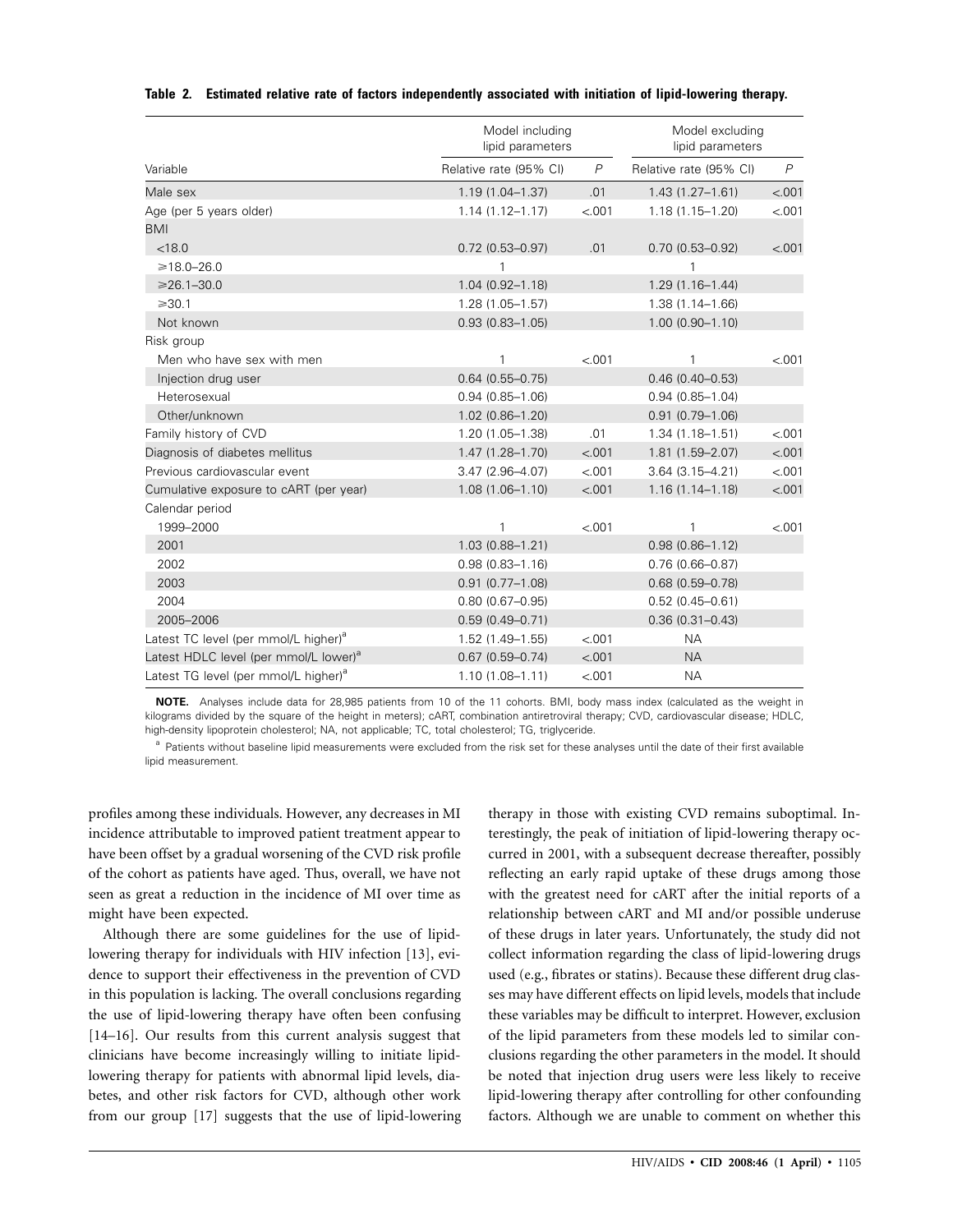**Table 3. Relationship between calendar period, exposure to protease inhibitor (PI) and nonnucleoside reverse-transcriptase inhibitor (NNRTI) therapy, and the incidence of myocardial infarction, before and after adjustment for changes in risk factors for cardiovascular disease.**

|                                                      | Adjustment                    |        |                                         |               |                                                             |        |  |
|------------------------------------------------------|-------------------------------|--------|-----------------------------------------|---------------|-------------------------------------------------------------|--------|--|
|                                                      | Baseline risk<br>factors only |        | Changes<br>in non-lipid<br>risk factors |               | Changes<br>in non-lipid<br>risk factors<br>and lipid levels |        |  |
| Variable                                             | Relative rate<br>(95% CI)     | P      | Relative rate<br>(95% CI)               | $\mathcal{P}$ | Relative rate<br>$(95\%)$ CI)                               | P      |  |
| Relationship with combination antiretroviral therapy |                               |        |                                         |               |                                                             |        |  |
| Cumulative exposure to PIs (per year)                | $1.16(1.11 - 1.21)$           | < .001 | $1.15(1.11 - 1.20)$                     | < .001        | $1.10(1.05 - 1.16)$                                         | < .001 |  |
| Cumulative exposure to NNRTIs (per year)             | $1.05(0.99 - 1.11)$           | .09    | $1.04(0.98 - 1.10)$                     | .19           | $1.03(0.96 - 1.10)$                                         | .39    |  |
| Relationship with calendar period                    |                               |        |                                         |               |                                                             |        |  |
| 1999-2000                                            | $\mathbf{1}$                  |        | 1                                       |               |                                                             |        |  |
| 2001                                                 | 1.20 (0.84-1.71)              | .31    | $1.15(0.81 - 1.64)$                     | .45           | $1.60(0.97 - 2.65)$                                         | .06    |  |
| 2002                                                 | $0.84(0.58 - 1.21)$           | .34    | $0.75(0.51 - 1.08)$                     | .12           | $1.11(0.66 - 1.86)$                                         | .69    |  |
| 2003                                                 | $0.90(0.62 - 1.29)$           | .56    | $0.73(0.50 - 1.05)$                     | .09           | $1.06(0.63 - 1.77)$                                         | .82    |  |
| 2004                                                 | $0.83(0.57 - 1.20)$           | .32    | $0.64(0.44 - 0.94)$                     | .02           | $1.02(0.61 - 1.71)$                                         | .95    |  |
| 2005-2006                                            | $0.50(0.33 - 0.76)$           | .001   | $0.36(0.24 - 0.56)$                     | < .001        | $0.63(0.36 - 1.09)$                                         | .10    |  |

**NOTE.** Cumulative exposure to PIs and NNRTIs were both treated as time-updated covariates in all analyses. Fixed risk factors were male sex, HIV exposure group, ethnicity, and cohort. Time-updated non-lipid covariates were age, body mass index (calculated as the weight in kilograms divided by the square of the height in meters), family history of cardiovascular disease, smoking status, and a previous cardiovascular event. Time-updated lipid covariates were cholesterol, high-density lipoprotein cholesterol, and triglyceride levels.

was a result of failure on the part of treating physicians to offer these drugs in the first place or of refusal by the patient to accept the drugs when offered, this highlights the importance of assessing risk factors in all HIV-infected persons and ensuring patient access to potentially beneficial interventions. It should be noted that injection drug use (and other covariates in our models, including risk factor and ethnicity) may also act as a surrogate for socioeconomic status; this information is not captured directly in the DAD study.

The proportion of patients undergoing invasive cardiovascular procedures in the cohort increased over time, both among those who had experienced a previous cardiovascular event and among those who had not experienced such an event. However, the correct interpretation of these findings is not clear. Although the proportion of individuals who require invasive procedures will likely increase as the risk of CVD among the cohort increases, the use of these procedures as pre-emptive interventions prior to the development of clinical CVD could become more attractive, because expected survival of HIV-infected patients has improved.

We have not considered changes to antiretroviral therapy in this analysis. However, it is recognized that some antiretroviral drugs are associated with more-deleterious lipid profiles than others [18–21], and switching antiretroviral regimens to those perceived to be more "lipid friendly" has generally been associated with improvement in lipid parameters [22–24]. Preliminary results from the DAD study have suggested that clinicians are increasingly likely to make such changes [25]; further detailed analyses of these findings are ongoing.

The DAD study includes a large, geographically diverse, and representative population of individuals with HIV infection who are from clinics that encompass a wide variety of treatment practices. To minimize bias, a number of standardized definitions for data collection have been introduced, and data quality checks are regularly performed. All cardiovascular events and deaths are centrally validated to ensure that they meet the stringent protocol-defined criteria.

A number of limitations of our study should be acknowledged. First, in some cohorts, the date of starting lipid-lowering therapy was estimated using the information available regarding the use of these drugs at consecutive DAD study visits. Second, information on changes in risk factors such as smoking may have relied on a patient's self-reported behavior. Although this information has been collected since the start of the DAD study, the quality of the information may have improved, which may introduce bias. Similarly, because clinicians and patients have become more aware of the relationship between cART and CVD, information on some variables (e.g., family history of CVD) may have been more actively sought, leading to a potential apparent increase in such reports. Third, because investigators at sites participating in the DAD study are likely to be particularly interested in CVD risk, they may have more vigorously promoted risk reduction through behavioral and therapeutic interventions; thus, changes in risk factors in this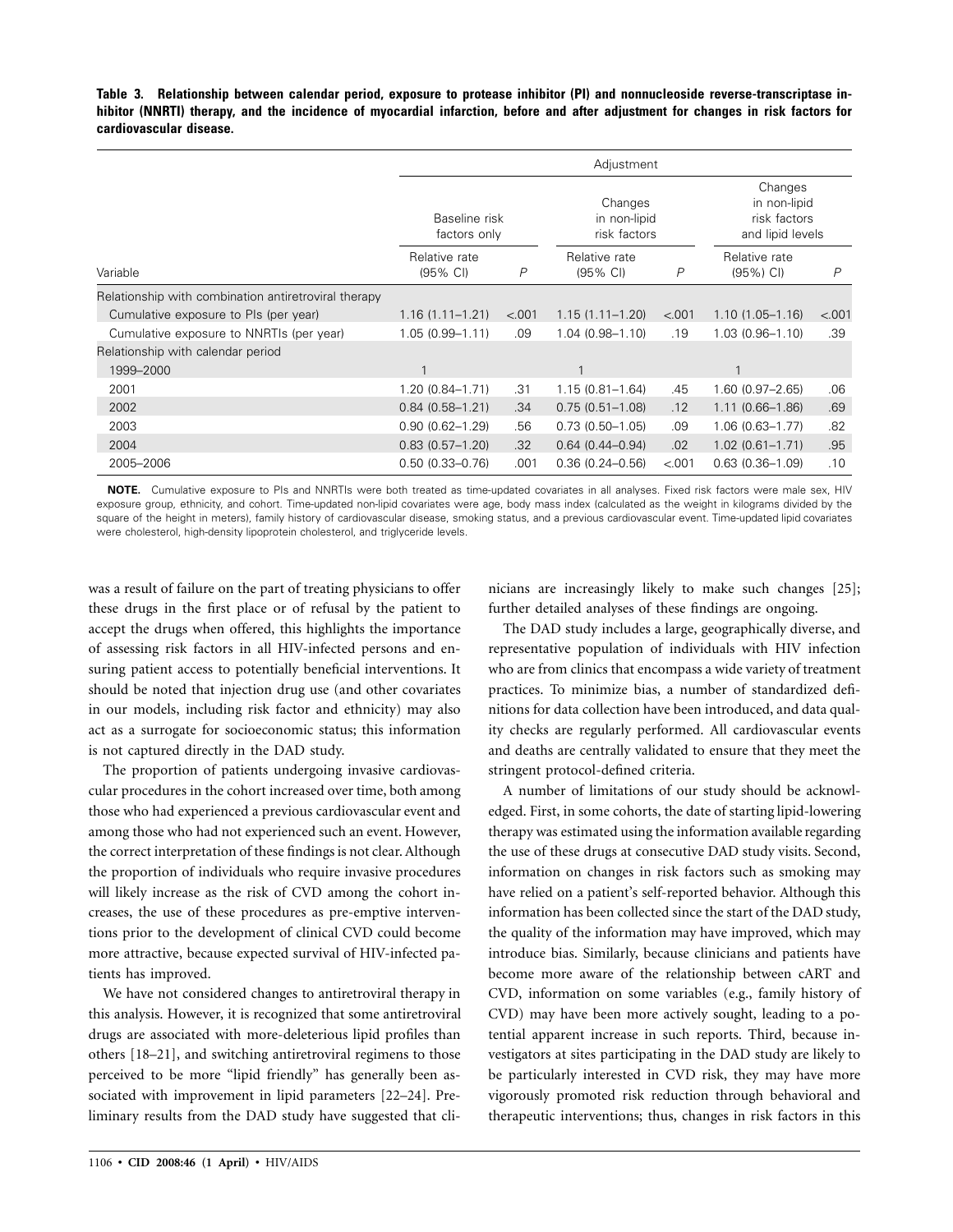cohort may be greater than those elsewhere. Fourth, the DAD study does not collect information regarding other behavioral factors, such as diet and exercise, although any changes to these factors would, to some extent, be reflected in changes to lipid levels. Fifth, despite the rigorous procedures in the DAD study to ensure that all end points are captured in a timely manner, the possibility that our results regarding MI incidence may have been affected by ascertainment bias must be considered, particularly in the most recent calendar period. It might be anticipated that clinicians may be less likely to report MIs as the study duration increases, contributing to an apparent decrease in incidence over time; however, because all centers are visited yearly and a substantial proportion of patients receiving followup are monitored, we believe that the risk of this should be minimal. Finally, because the DAD study is a closed cohort and patient follow-up for the analysis of MI incidence is censored after an individual develops an MI, there may be an artificial reduction in the incidence of MI as those patients at highest risk of MI drop out of the risk set.

In conclusion, our findings suggest that, although the CVD risk profile among patients observed in the DAD study has deteriorated since 1999, MI incidence rates have remained relatively stable. This is possibly a result of a more aggressive targeted approach to managing the risk of CVD.

# **DATA COLLECTION ON ADVERSE EVENTS OF ANTI-HIV DRUGS STUDY GROUP**

*Writing committee.* C. A. Sabin (Royal Free and University College Medical School, London, UK), A. d'Arminio Monforte (L. Sacco Hospital, University of Milan, Milan, Italy), N. Friis-Moller (Copenhagen HIV Programme [CHIP], University of Copenhagen, Copenhagen, Denmark), R. Weber (Centre Hospitalier Universitaire Vaudois, Lausanne, Switzerland ), W. M. El-Sadr (Columbia University, Harlem Hospital, New York, NY), P. Reiss (Academic Medical Center, University of Amsterdam, The Netherlands), O. Kirk (CHIP, University of Copenhagen, Copenhagen, Denmark), P. Mercie (Aquitaine Cohort, Bordeaux University Hospital, INSERM U593, Bordeaux, France), M. G. Law (Australian HIV Observational Database, National Centre in HIV Epidemiology and Clinical Research, Sydney, Australia), S. De Wit (Saint-Pierre Cohort, CHU Saint-Pierre Hospital, Brussels, Belgium), C. Pradier (Nice Cohort, CHU Nice Hôpital de l'Archet, Nice, France), A. N. Phillips (Royal Free and University College Medical School, London, UK), and J. D. Lundgren (CHIP, University of Copenhagen, Copenhagen, Denmark).

*Steering committee.* J. D. Lundgren (chair), S. Collins, E. Loeliger, R. Tressler, and I. Weller (\*additional members of the steering committee).

*Central coordination.* N. Friis-Møller, S. W. Worm, C. A. Sabin, A. Sjøl, and J. D. Lundgren.

*Data managers.* A. Sawitz (coordinator), M. Rickenbach, P. Pezzotti, E. Krum, L.Gras, E. Balestre, A. Sundström, B. Poll, E. Fontas, F. Torres, K. Petoumenos, and J. Kjær.

## **AIDS Therapy Evaluation Project Netherlands (ATHENA)**

*Central coordinators.* F. de Wolf, S. Zaheri, and L. Gras. *Participating physicians.* W. Bronsveld and M. E. Hillebrand-Haverkort (Alkmaar); J. M. Prins, J. C. Bos, J. K. M. Eeftinck Schattenkerk, S. E. Geerlings, M. H. Godfried, J. M. A. Lange, F. C. van Leth, S. H. Lowe, J. T. M. van der Meer, F. J. B. Nellen, K. Pogány, T. van der Poll, P. Reiss,\* Th. A. Ruys, S. Sankatsing, R. Steingrover, G. van Twillert, M. van der Valk, M. G. A. van Vonderen, S. M. E Vrouenraets, M. van Vugt, F. W. M. N. Wit, A. van Eeden, J. H. ten Veen, P. S. van Dam, J. C. Roos, K. Brinkman, P. H. J. Frissen, H. M. Weigel, J. W. Mulder, E. C. M. van Gorp, P. L. Meenhorst, A. T. A. Mairuhu, J. Veenstra, S. A. Danner, M. A. Van Agtmael, F. A. P. Claessen, R. M. Perenboom, A. Rijkeboer, and M. van Vonderen (Amsterdam); C. Richter, J. van der Berg, and R. van Leusen (Arnhem); R. Vriesendorp, F. J. F. Jeurissen, R. H. Kauffmann, and E. L. W. Koger (HAGA; Den Haag); B. Bravenboer (Eindhoven); C. H. H. ten Napel and G. J. Kootstra (Enschede); H. G. Sprenger, W. M. A. J. Miesen, R. Doedens, E. H. Scholvinck (Groningen); R.W. ten Kate (Haarlem); D. P. F. van Houte and M. Polee (Leeuwarden); F. P. Kroon, P. J. van den Broek, J. T. van Dissel, and E. F. Schippers (Leiden); G. Schreij, S. van de Geest, and A. Verbon (Maastricht); P. P. Koopmans, M. Keuter, F. Post, and A. J. A. M. van der Ven (Nijmegen); M. E. van der Ende, I. C. Gyssens, M. van der Feltz, J. G. den Hollander, S. de Marie, J. L. Nouwen, B. J. A. Rijnders, and T. E. M. S. de Vries (Rotterdam); J. R. Juttmann, C. van de Heul, M. E. E. van Kasteren, St. Elisabeth (Tilburg); M. M. E. Schneider, M. J. M. Bonten, J. C. C. Borleffs, P. M. Ellerbroek, I. M. Hoepelman, C. A. J. J. Jaspers, I. Schouten, and C. A. M. Schurink (Utrecht); W. L. Blok and A. A. Tanis (Vlissingen); and P. H. P. Groeneveld (Zwolle).

## **Aquitaine, France**

*Scientific committee.* R. Salamon (chair), J. Beylot, M. Dupon, M. Le Bras, J. L. Pellegrin, and J.M. Ragnaud.

Central coordinators. F. Dabis,\* G. Chêne, H. Jacqmin-Gadda, R. Thiébaut, S. Lawson-Ayayi, V. Lavignolle, E. Balestre, M. J. Blaizeau, M. Decoin, A. M. Formaggio, S. Delveaux, S. Labarerre, B. Uwamaliya, E. Vimard, L. Merchadou, G. Palmer, D. Touchard, D. Dutoit, F. Pereira, B. Boulant.

*Participating physicians.* J. Beylot, P. Morlat, N. Bernard, M. Bonarek, F. Bonnet, B. Coadou, P. Gelie, D. Jaubert, C. Nouts, D. Lacoste, M. Dupon, H. Dutronc, G. Cipriano, S. Lafarie, I. Chossat, J. Y. Lacut, B. Leng, J. L. Pellegrin, P. Mercié, J. F. Viallard, I. Faure, P. Rispal, C. Cipriano, S. Tchamgoué, M. Le Bras, F. Djossou, D. Malvy, J. P. Pivetaud, J. M. Ragnaud,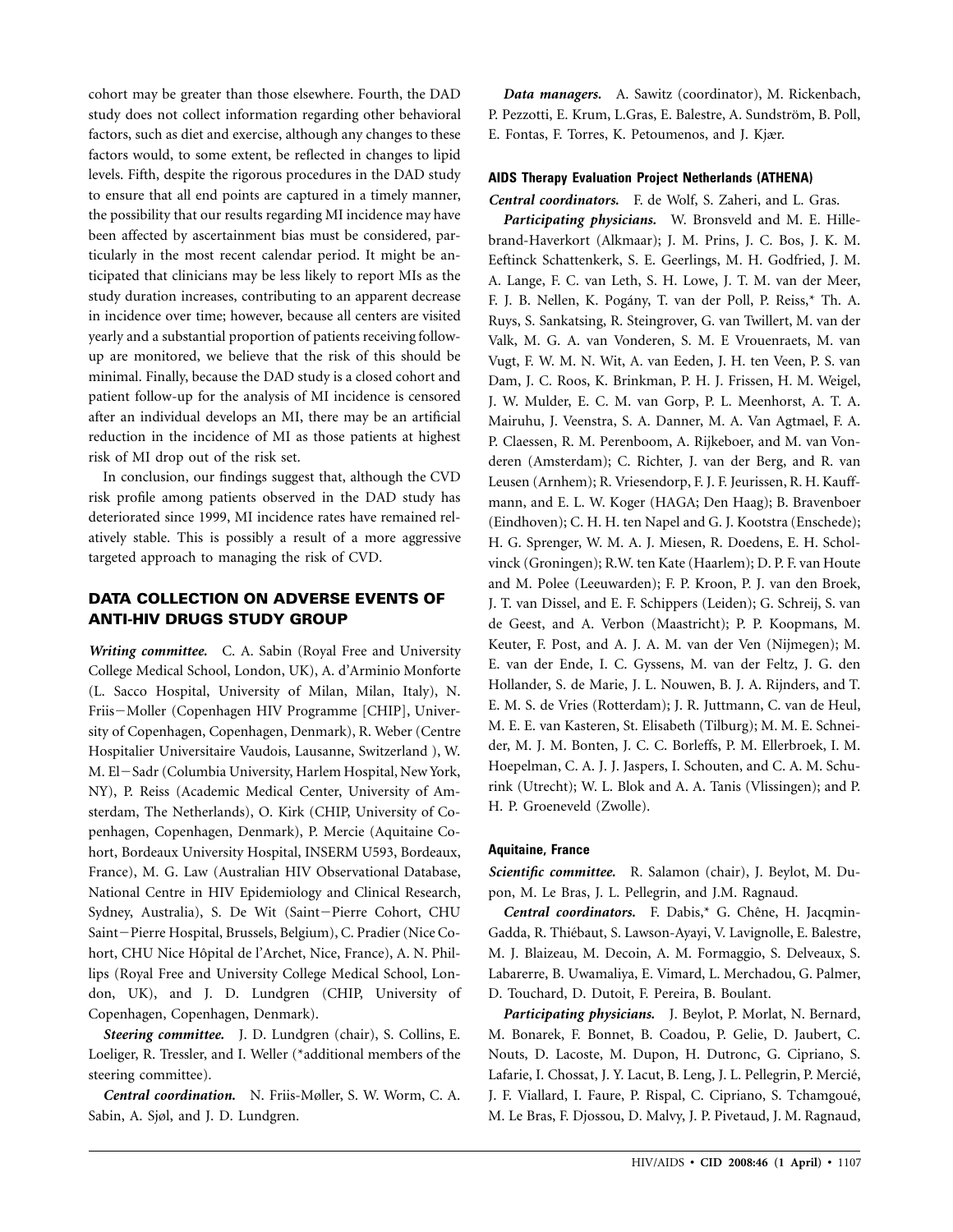D. Chambon, C. De La Taille, T. Galperine, S. Lafarie, D. Neau, A. Ochoa, C. Beylot, M. S. Doutre, J. H. Bezian, J. F. Moreau, J. L. Taupin, C. Conri, J. Constans, P. Couzigou, L. Castera, H. Fleury, M. E. Lafon, B. Masquelier, I. Pellegrin, P. Trimoulet, F. Moreau, C. Mestre, C. Series, and A. Taytard (Bordeaux).

## **Australian HIV Observational Database, Australia**

*Central coordinators.* M. Law\* and K. Petoumenos (Sydney, New South Wales).

*Participating physicians.* J. Anderson, K. Lowe, A. Mijch, K. Watson, N. Roth, and H. Wood (Melbourne, Victoria); M. Bloch, A. Gowers, D. Baker, R. McFarlane, A. Carr, and D. Cooper (Sydney, New South Wales); J. Chuah and W. Fankhauser (Gold Coast, Queensland); and S. Mallal and J. Skett (Perth, Western Australia).

## **Barcelona Antiretroviral Surveillance Study (BASS), Spain**

*Central coordinators.* G. Calvo,\* F. Torres, and S. Mateu (Barcelona).

*Participating physicians.* P. Domingo, M. A. Sambeat, J. Gatell, E. Del Cacho, J. Cadafalch, M. Fuster (Barcelona); and C. Codina, G. Sirera, and A. Vaqué (Badalona).

## **The Brussels St. Pierre Cohort, Belgium**

N. Clumeck, S. De Wit,\* M. Gerard, K. Kabeya, D. Konopnicki, A. Libois, M.C. Payen, B. Poll, and Y. Van Laethem.

# **Community Programs for Clinical Research on AIDS (CPCRA), United States**

*Central coordinators.* J. Neaton, G. Bartsch,\* W. M. El-Sadr\*, E. Krum, G. Thompson, and D. Wentworth.

*Participating physicians.* R. Luskin-Hawk (Chicago, IL), E. Telzak (Bronx, NY), W. M. El-Sadr (Harlem, NY), D. I. Abrams (San Francisco, CA), D. Cohn (Denver, CO), N. Markowitz and L. R. Crane (Detroit, MI), R. Arduino (Houston, TX), D. Mushatt (New Orleans, LA), G. Friedland (New Haven, CT), G. Perez (Newark, NJ), E. Tedaldi (Philadelphia, PA), E. Fisher (Richmond, VA), F. Gordin (Washington, DC); J. Sampson (Portland, OR); and J. Baxter (Camden, NJ).

# **EuroSIDA**

*Central coordinators.* O. Kirk,\* C. H. Olsen, A. Mocroft, A. N. Phillips,\* J. D. Lundgren.\*

*Participating physicians.* N. Vetter (Vienna, Austria); I. Karpov and A. Vassilenko (Minsk, Belarus); N. Clumeck, S. De Wit, and B. Poll (Brussels, Belgium); R. Colebunders (Antwerp, Belgium); L. Machala and H. Rozsypal (Prague, Czech Republic); D. Sedlacek (Plzen, Czech Republic); J. Nielsen, T. Benfield, J. Gerstoft, T. Katzenstein, A. B. E. Hansen, and P Skinhøj (Copenhagen, Denmark); C. Pedersen (Odense, Denmark); K. Zilmer (Tallinn, Estonia); C. Katlama, J.-P. Viard, and P.-M.

1108 • **CID 2008:46 (1 April)** • HIV/AIDS

Girard (Paris, France); T. Saint-Marc and P. Vanhems (Lyon, France); C. Pradier (Nice, France); F. Dabis (Bordeaux, France); M. Dietrich, C. Manegold, J. van Lunzen, and H.-J. Stellbrink (Hamburg, Germany); S. Staszewski and M. Bieckel (Frankfurt, Germany); F. D. Goebel (Münich, Germany); G. Fätkenheuer (Cologne, Germany); J. Rockstroh (Bonn, Germany); R. E. Schmidt (Hannover, Germany); J. Kosmidis, P. Gargalianos, H. Sambatakou, J. Perdios, G. Panos, and A. Filandras (Athens, Greece); D. Banhegyi (Budapest, Hungary); F. Mulcahy (Dublin, Ireland); I. Yust, M. Burke, and D. Turner (Tel Aviv, Israel); S. Pollack and J. Hassoun (Haifa, Israel); Z. Sthoeger (Rehovot, Israel); S. Maayan (Jerusalem, Israel); S. Vella and A. Chiesi (Rome, Italy); C. Arici (Bergamo, Italy); R. Pristerá (Bolzano, Italy); F. Mazzotta and A. Gabbuti (Florence, Italy); R. Esposito and A. Bedini (Modena, Italy); A. Chirianni and E. Montesarchio (Naples, Italy); V. Vullo, P. Santopadre, P. Narciso, A. Antinori, P. Franci, and M. Zaccarelli (Rome, Italy); A. Lazzarin, A. Castagna, and A. D'Arminio Monforte (Milan, Italy); L. Viksna (Riga, Latvia); S. Chaplinskas (Vilnius, Lithuania); R. Hemmer and T. Staub (Luxembourg, Luxembourg); P. Reiss (Amsterdam, The Netherlands); J. Bruun, A. Maeland, and V. Ormaasen (Oslo, Norway); B. Knysz and J. Gasiorowski (Wroctaw, Poland); A. Horban (Warsaw, Poland); D. Prokopowicz and A. Wiercinska-Drapalo (Bialystok, Poland); A. Boron-Kaczmarska and M. Pynka (Szczecin, Poland); M. Beniowski and E. Mularska (Chorzow, Poland); H. Trocha (Gdansk, Poland); F. Antunes, K. Mansinho, and F. Maltez (Lisbon, Portugal); D. Duiculescu, V. Babes, and A. Streinu-Cercel (Bucarest, Romania); E. Vinogradova and A. Rakhmanova (St. Petersburg, Russia); D. Jevtovic (Belgrade, Serbia and Montenegro); M. Mokrás and D. Staneková (Bratislava, Slovakia); J. González-Lahoz, M. Sanchez-Conde, T. García-Benayas, L. Martin-Carbonero, and V. Soriano (Madrid, Spain); B. Clotet, A. Jou, J. Conejero, L. Ruiz, and C. Tural (Badalona, Spain); J.M. Gatell, J.M. Miró, and L. Zamora (Barcelona, Spain); A. Blaxhult, A. Karlsson, and P. Pehrson (Stockholm, Sweden); B. Ledergerber and R.Weber (Zürich, Switzerland); P. Francioli and A. Telenti (Lausanne, Switzerland); B. Hirschel and V. Soravia-Dunand (Geneve, Switzerland); H. Furrer (Bern, Switzerland); E. Kravchenko and N. Chentsova (Kyiv, Ukraine); M. Fisher (Brighton, United Kingdom); R. Brettle (Edinburgh, United Kingdom); S. Barton, A. M. Johnson, D. Mercey, M. Murphy, M. A. Johnson, J. Weber, and G. Scullard (London, United Kingdom).

# **HIVBivus, Sweden**

*Central coordinators.* L. Morfeldt,\* G. Thulin, and A. Sundström.

Participating physicians. B. Åkerlund (Huddinge), K. Koppel and A. Karlsson (Stockholm), and L. Flamholc and C. Håkangård (Malmö).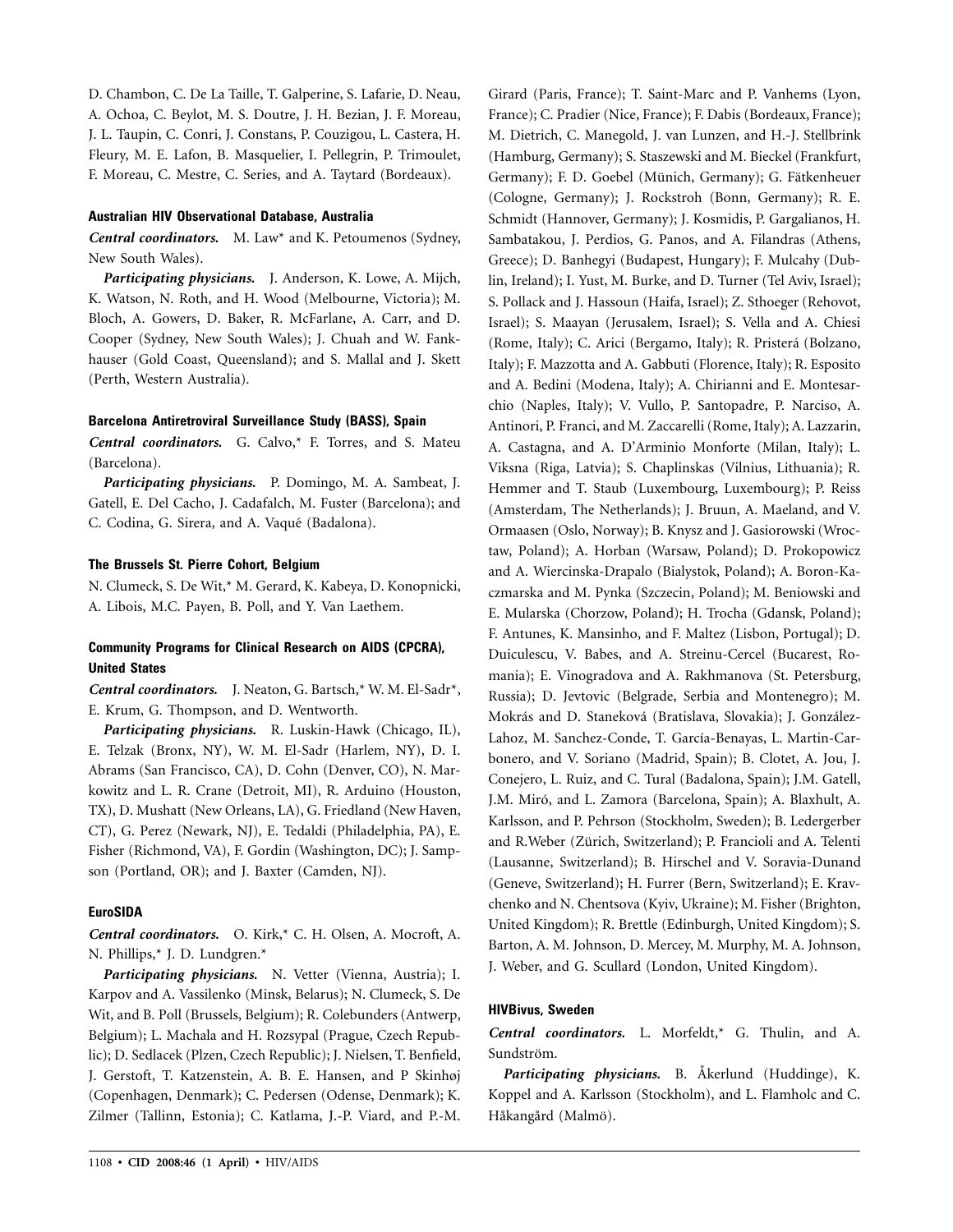#### **Italian Cohort Naive to Antiretrovirals (ICONA), Italy**

*Central coordinators.* A. d'Arminio Monforte\* and P. Pezzotti.

*Participing physicians.* M. Moroni, A. d'Arminio Monforte, A. Cargnel, S. Merli, G. Rizzardini, C. Pastecchia, A. Lazzarin, A Castagna, L. Caggese, and C. Moioli (Milano); M. S. Mura and M. Mannazzu (Sassari); F. Suter and C. Arici (Bergamo); P. E. Manconi and P. Piano (Cagliari); F. Mazzotta and S. Lo Caputo (Firenze); A. Poggiom and G. Bottari (Verbania); G. Pagano and A. Alessandrini (Genova); A. Scasso and A. Vincenti (Lucca); V. Abbadessa and S. Mancuso (Palermo); F. Alberici and A. Ruggieri (Piacenza); M. Arlotti and P. Ortolani (Rimini); F. De Lalla and G. Tositti (Vicenza); G. Cassola and R. Piscopo (Genova); E. Raise and F. Ebo (Venezia); F. Soscia and L. Tacconi (Latina); U. Tirelli and G. Di Gennaro (Aviano); D. Santoro and L. Pusterla (Como); G. Carosi and C. Torti (Brescia); G. Cadeo and D. Bertelli (Brescia); G. Carnevale and D. Galloni (Cremona); G. Filice and R. Bruno (Pavia); G. Di Perri, I. Arnaudo, P. Caramello, G. C. Orofino, M. L. Soranzo, and M. Bonasso (Torino); T. Quirino and S. Melzi (Busto Arsizio); F. Chiodo and V. Colangeli (Bologna); G. Magnani and M. Ursitti (Regio Emilia); F. Menichetti and C. Martinelli (Pisa); R. Esposito and C. Mussini (Modena); F. Ghinelli and L. Sighinolfi (Ferrara); O. Coronado (Bologna); G. Ballardini and E. Rizzo (Ravenna); M. Montroni and M. C. Braschi (Ancona); E. Petrelli and A. Cioppi (Pesaro); R. Cauda, A. De Luca, N. Petrosillo, P. Noto, P. Narciso, G Bontempo, A. Antinori, R. Acinapura, G. Antonucci, P. De Longis, V. Vullo, and M. Lichtner (Roma); G. Pastore and N. Ladisa (Bari); A. Chirianni, R. Viglietti, M. Piazza, S. Nappa, N. Abrescia, and M. De Marco (Napoli); A. Colomba and T. Prestileo (Palermo); C. De Stefano and A. La Gala (Potenza); L. Cosco and A. Scerbo (Catanzaro); P. Grima and P. Tundo (Lecce); J. Vecchiet and M. D'Alessandro (Chieti); B. Grisorio and S. Ferrara (Foggia).

#### **The Nice Cohort, France**

*Central coordinators.* C. Pradier,\* E. Fontas, and C. Caissotti. *Participating physicians.* P. Dellamonica, L. Bentz, E. Bernard, F. De Salvador-Guillouet, J. Durant, V. Mondain-Miton, I. Perbost, B. Prouvost-Keller, P. Pugliese, V. Rahelinirina, P. M. Roger, and F. Vandenbos.

#### **Swiss HIV Cohort Study, Switzerland**

M. Battegay, E. Bernasconi, J. Böni, H. Bucher, Ph. Bürgisser, S. Cattacin, M. Cavassini, R.Dubs, M. Egger, L.Elzi, P. Erb, M. Fischer, M. Flepp, A. Fontana, and P. Francioli (President), H. J. Furrer, M. Gorgievski, H. Günthard, B. Hirschel, L. Kaiser, C. Kind, Th. Klimkait, U. Lauper, B. Ledergerber, M. Opravil, F. Paccaud, G. Pantaleo, L. Perrin, J.-C. Piffaretti, M. Rickenbach, C. Rudin P. Schmid, J. Schüpbach, R. Speck, A. Telenti, A. Trkola, P. Vernazza, R. Weber,\* and S. Yerly.

#### **Acknowledgments**

*Financial support.* Health Insurance Fund Council (CURE/97–46486 to the AIDS Therapy Evaluation Project Netherlands); Agence Nationale de Recherches sur le SIDA (Action Coordonnée no.7, Cohortes to the Aquitaine Cohort); Australian Government Department of Health and Ageing, Foundation for AIDS Research, and National Institute of Allergy and Infectious Diseases (NIAID), National Insitutes of Health (NIH; UO1- AI069907 to the Australian HIV Observational Database); Fondo de Investigación Sanitaria (FIS 99/0887) and Fundación para la Investigación y la Prevención del SIDA en Espanã (FIPSE 3171/00) to the Barcelona Antiretroviral Surveillance Study; NIAID, NIH (5U01AI042170–10 and 5U01AI046362–03 to the Terry Beirn Community Programs for Clinical Research on AIDS); BIOMED 1 (CT94–1637) and BIOMED 2 (CT97– 2713) programs and the fifth framework program (QLK2–2000-00773) of the European Commission; Bristol-Myers Squibb, GlaxoSmithKline, Boehringer Ingelheim, and Roche to the EuroSIDA study; Glaxo Wellcome to the Italian Cohort Naive to Antiretrovirals; and Swiss National Science Foundation to the Swiss HIV Cohort Study. The Data Collection on Adverse Events of Anti-HIV Drugs Study Group is supported by the Oversight Committee for The Evaluation of Metabolic Complications of HAART, a collaborative committee with representation from academic institutions, the European Agency for the Evaluation of Medicinal Products, the US Food and Drug Administration, the patient community, and all pharmaceutical companies with licensed anti-HIV drugs in the US market: Abbott, Boehringer Ingelheim, Bristol-Myers Squibb, Gilead Sciences, Glaxo-SmithKline, Merck, Pfizer, and Hoffman-LaRoche.

*Potential conflicts of interest.* All authors: no conflicts.

#### **References**

- 1. Karmochkine M, Raguin G. Severe coronary artery disease in a young HIV-infected man with no cardiovascular risk factors who was treated with indinavir. AIDS **1998**; 12:2499.
- 2. Henry K, Melroe H, Huebsch J, et al. Severe premature coronary artery disease with protease inhibitors. Lancet **1998**; 351:1328.
- 3. Flynn TE, Bricker LA. Myocardial infarction in HIV-infected men receiving protease inhibitors. Ann Int Med **1999**; 131:548.
- 4. Vittecoq D, Escaut L, Chironi G, et al. Coronary heart disease in HIVinfected patients in the highly active antiretroviral treatment era. AIDS **2003**; 17 (Suppl 1):70–6.
- 5. Holmberg SD, Moorman AC, Williamson JM, et al. Protease inhibitors and cardiovascular outcomes in patients with HIV-1. Lancet **2002**; 360: 1747–8.
- 6. Klein D, Hurley LB, Quesenberry CP Jr, Sidney S. Do protease inhibitors increase the risk for coronary heart disease in patients with HIV-1 infection? J Acquir Immune Defic Syndr **2002**; 30:471–7.
- 7. Mary-Krause M, Cotte L, Simon A, Partisani M, Costagliola D. Increased risk of myocardial infarction with duration of protease inhibitor therapy in HIV-infected men. AIDS **2003**; 17:2479–86.
- 8. The DAD Study Group. Class of antiretroviral drugs and the risk of myocardial infarction. N Engl J Med **2007**; 356:1723–35.
- 9. Shah SS, McGowan JP, Smith C, Blum S, Klein RS. Comorbid conditions, treatment, and health maintenance in older persons with human immunodeficiency virus infection in New York City. Clin Infect Dis **2002**; 35:1238–43.
- 10. Tumbarello M, Rabagliati R, De Gaetano Donati K, et al. Older HIVpositive patients in the era of highly active antiretroviral therapy: changing of a scenario. AIDS **2003**; 17:128–31.
- 11. Friis-Møller N, Weber R, Reiss P, et al. Cardiovascular disease risk factors in HIV patients—association with antiretroviral therapy: results from the DAD study. AIDS **2003**; 17:1179–93.
- 12. Expert Panel on Detection, Evaluation, and Treatment of High Blood Cholesterol in Adults. Executive summary of the third report of the National Cholesterol Education Program (NCEP) Expert Panel on Detection, Evaluation, and Treatment of High Blood Cholesterol in Adults (Adult Treatment Panel III). JAMA **2001**; 285:2486–97.